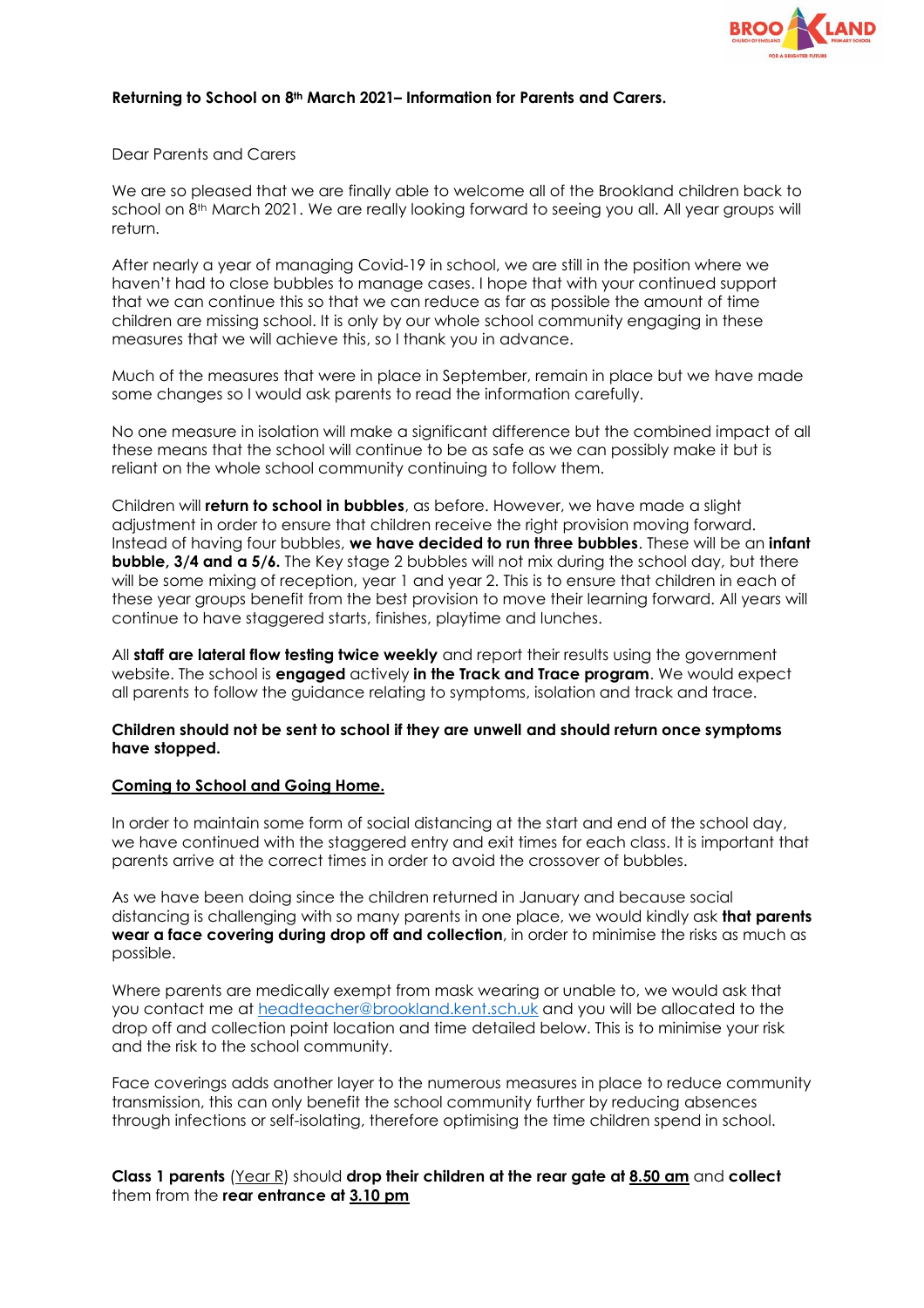**Class 2 parents** (Year 1 and 2) should **drop their children at the rear gate at 8.40 am** and **collect** them from the **rear entrance at 3.15 pm**.

**Class 3 parents** (Year 3 and 4) should **drop their children at the main gate at 8.50 am** and **collect** them from the **main entrance at 3.20 pm**.

**Class 4 parents** (Year 5 and 6) should **drop their children at the main gate at 8.40 am** and **collect** them from the **main entrance at 3.25 pm**

For **parents with a medical exemption or unable to** wear a face covering – we would ask that you bring your child to the **front entrance at 8.55 am** and collect from the **front entrance at 3.15 pm**.

### **Learning in the Classroom**

Much of the rest of the year will be spent preparing children for their transition into their new year group in September.

#### **Hygiene Measures will be applied to your child's learning environment**

- All children will sit side by side, facing the front.
- Every child will wash their hands when they arrive and before they leave the classroom or the school.
- Every child will have a designated chair and work station.
- Children will have their own stationery kit, provided by the school.
- Furniture and equipment, along with high touch points will be cleaned regularly throughout the day.
- Soft furnishing, outside play equipment will be temporarily unavailable.
- Reading books will be placed in a special box and sanitised before it is passed on.
- The children will only work in their class 'bubbles'.
- Playtimes and lunchtimes will also be separate.
- Collective worship will be held outdoors with groups socially distanced.

#### **Lunch**

- We will be providing hot lunches for all children who would like one from the 8<sup>th</sup> March but these will be delivered to the bubbles in take away containers.
- All children in Reception, Year 1 and Year 2 remain eligible for a Universal Free School Meal.
- All other children not having a hot dinner will need a packed lunch which will be eaten with their class bubble. These will either be eaten in the classroom or outside if the weather is nice.

#### **Things to bring to school**

- Children should **wear school uniform.**
- A packed lunch if that is what you have chosen to do.
- A water bottle with your name on it.
- A coat or jacket with your name on it.
- **On Tuesday – wear a PE kit with tracksuit and trainers**.
- Reading book.
- No pencil cases or items from home.

#### **Play and Break Times**

- The children will have staggered break times to avoid crossover.